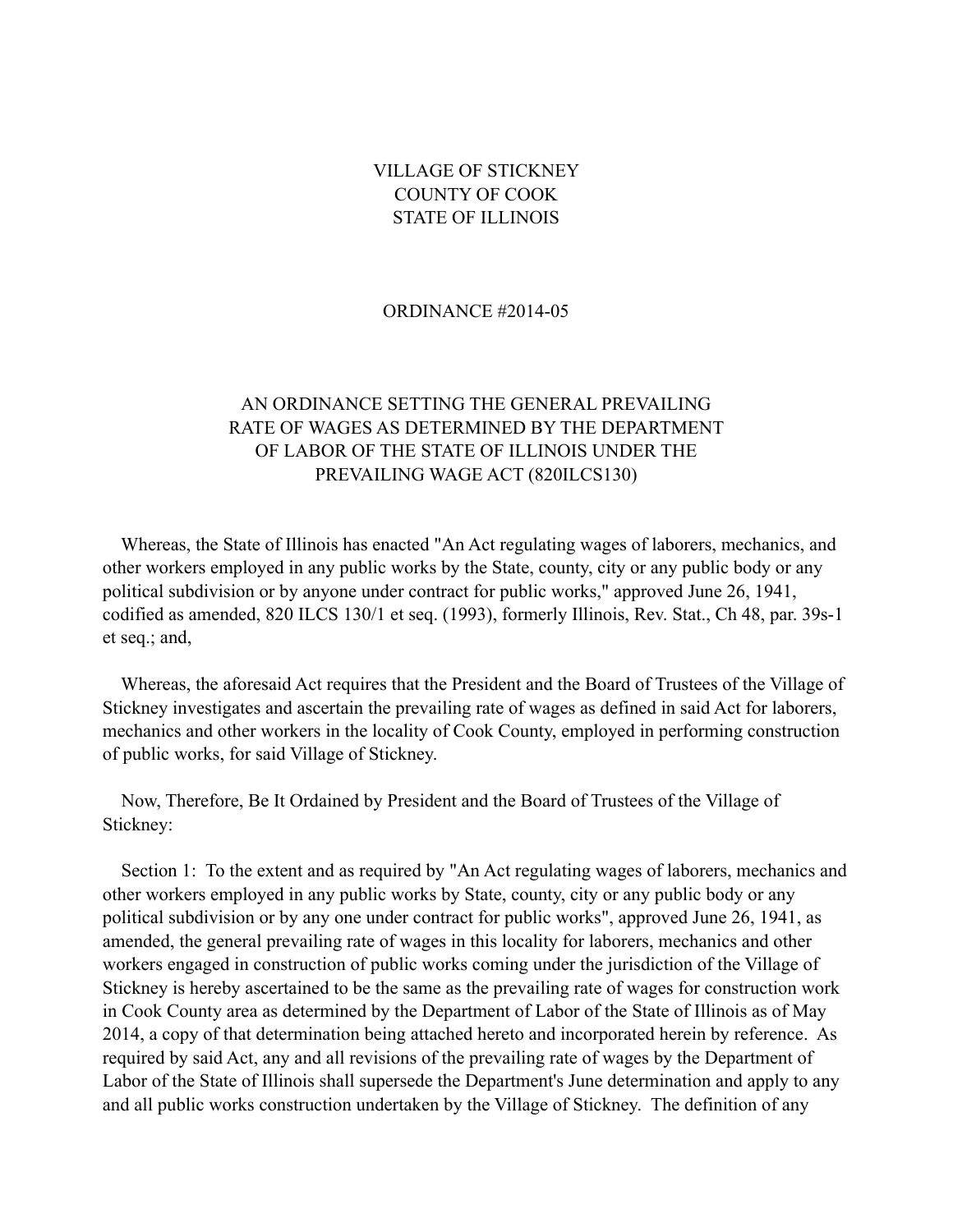terms appearing in this Ordinance which are also used in aforesaid Act shall be the same as in said Act.

#### Page 2.

 Section 2: Nothing herein contained shall be construed to apply said general prevailing rate of wages as herein ascertained to any work or employment except public works construction of the Village of Stickney to the extent required by the aforesaid Act.

 Section 3: The Village of Stickney shall publicly post or keep available for inspection by any interested party in the main office of the Village of Stickney this determination or any revisions of such prevailing rate of wage. A copy of this determination or of the current revised determination of the prevailing rate of wages then in effect shall be attached to all contract specifications.

 Section 4: The Village of Stickney shall mail a copy of this determination to any employer, and to any association of employers and to any person or association of employees who have filed their names and addresses, requesting copies of any determination stating the particular rates and the particular class of workers whose wages will be affected by such rates.

 Section 5: The Village of Stickney shall promptly file a certified copy of this Ordinance with both the Secretary of State Index Division and the Department of Labor of the State of Illinois.

 Section 6: This Ordinance shall be in full force and effect from and after its passage, approval, and publication in pamphlet form, as provided for by law.

PASSED and APPROVED at the regular meeting of the President and the Board of Trustees of the Village of Stickney, Cook County, Illinois on this 3rd day of June, 2014.

Ayes: Trustees De Lesch, Gomez, Lazansky, Savopoulos, Sleigher and White

 $\mathcal{L}_\text{max}$  and  $\mathcal{L}_\text{max}$  and  $\mathcal{L}_\text{max}$  and  $\mathcal{L}_\text{max}$ 

Nays:

Absent:

## APPROVED:

Deborah E. Morelli, Mayor

ATTESTED: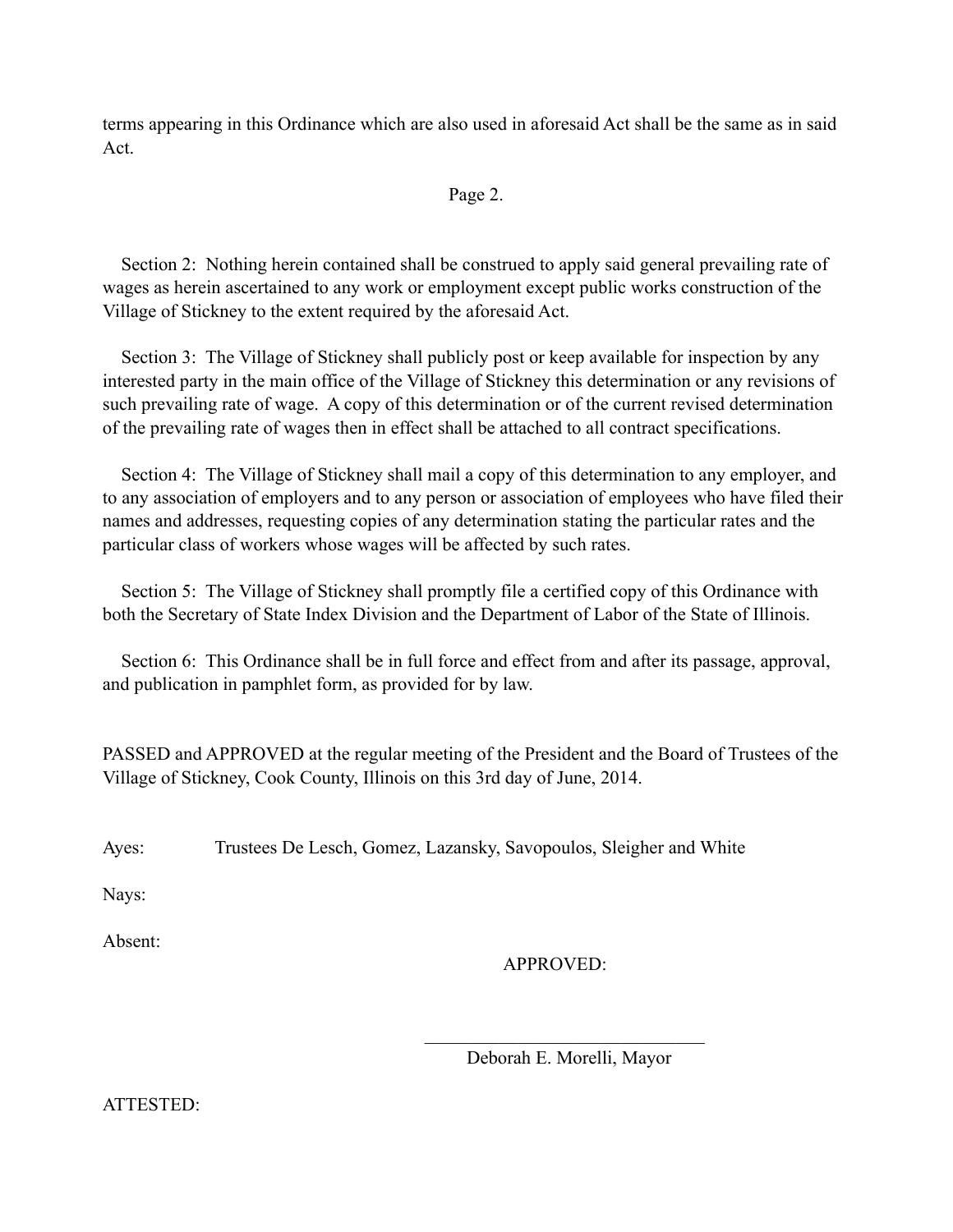Audrey McAdams Village Clerk

 $\mathcal{L}_\text{max}$ 

#### ORDINANCE NO. 2014-05

## AN ORDINANCE SETTING THE GENERAL PREVAILING RATE OF WAGES AS DETERMINED BY THE DEPARTMENT OF LABOR OF THE STATE OF ILLINOIS UNDER THE PREVAILING WAGE ACT (820ILS130).

## ADOPTED BY THE

 $\mathcal{L}_\mathcal{L} = \{ \mathcal{L}_\mathcal{L} = \{ \mathcal{L}_\mathcal{L} = \{ \mathcal{L}_\mathcal{L} = \{ \mathcal{L}_\mathcal{L} = \{ \mathcal{L}_\mathcal{L} = \{ \mathcal{L}_\mathcal{L} = \{ \mathcal{L}_\mathcal{L} = \{ \mathcal{L}_\mathcal{L} = \{ \mathcal{L}_\mathcal{L} = \{ \mathcal{L}_\mathcal{L} = \{ \mathcal{L}_\mathcal{L} = \{ \mathcal{L}_\mathcal{L} = \{ \mathcal{L}_\mathcal{L} = \{ \mathcal{L}_\mathcal{$ 

## PRESIDENT AND THE BOARD OF TRUSTEES

# OF THE

## VILLAGE OF STICKNEY

THIS 3rd DAY OF JUNE, 2014